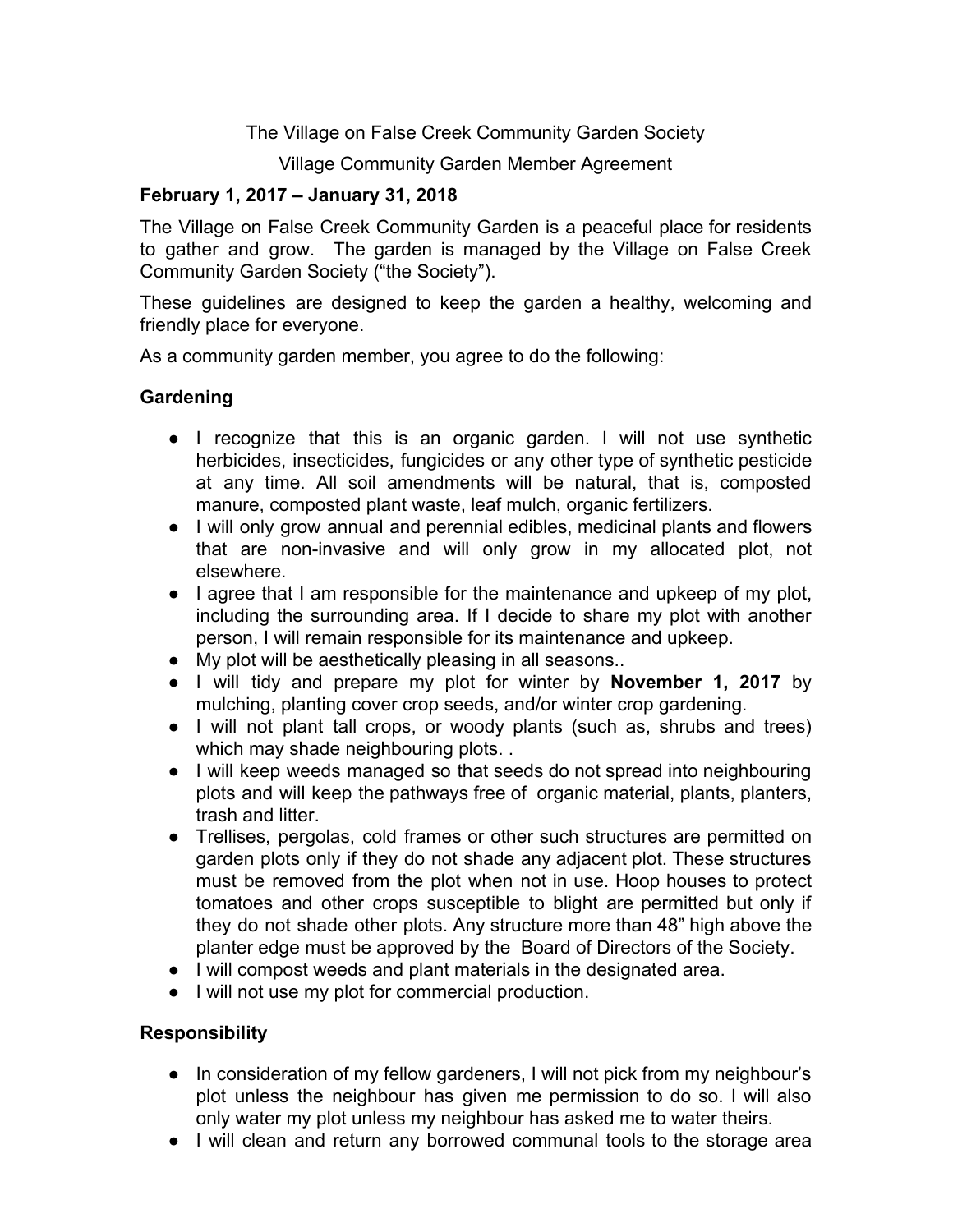and I will assist in keeping this area tidy.

- I will take non-compostable waste away from the garden area for disposal in a responsible manner.
- I am responsible for my guests and for supervising my children. I agree to be responsible for any damage to neighbouring plots they may cause.

# **Administration**

- I will pay an annual fee of \$40 to secure my plot from February 1, 2017 to January 31, 2018 and confirm my address by way of ID or EnerPro bill. I acknowledge that the fee is not refundable.
- I understand that plots are rented until January 31, 2018 with an option to renew at the end of that year if I comply with all the provisions of this contract.
- Plots are not transferable. If you are no longer able to garden your plot, please let the Secretary of the Society and the plot will be offered to the next person on the waiting list.
- I understand that I am not eligible for a plot at The Village on False Creek Community Garden if I already have a plot at another community garden. If I obtain a plot at another community garden during this contract period, I will forfeit my plot at The Village on False Creek Community Garden within two weeks.
- If for any reason (e.g. health or vacation) I will be temporarily unable to maintain my plot, I will inform the Secretary of the Society and the name, address and phone number of any substitute gardener.
- If my plot becomes unkempt, I understand I will be given 2 weeks' notice to clean it up. At that time it will be reassigned if it is not maintained.
- I will put in a minimum of 4 hours of assigned work a year or attend at least 2 two-hour work parties between February 1, 2017 and January 31, 2018. The work parties will focus on building and maintaining the garden's communal spaces.
- I will notify the Secretary of the Society any change of mailing or email address or phone number.

### **Indemnity**

I understand that neither the Society nor the owners of the land (City of Vancouver) are responsible for my actions or my invitees. I therefore agree to indemnify and hold the Society and owners of the land harmless from any liability, damage, loss or claim that arises or results from the use of the garden area by me or my invitees.

# **Photo publication permission**

The Society has permission to use photos taken of me for publicity and grant reports.

I have read, understood and agree to the garden guidelines above:

Gardener (mandatory):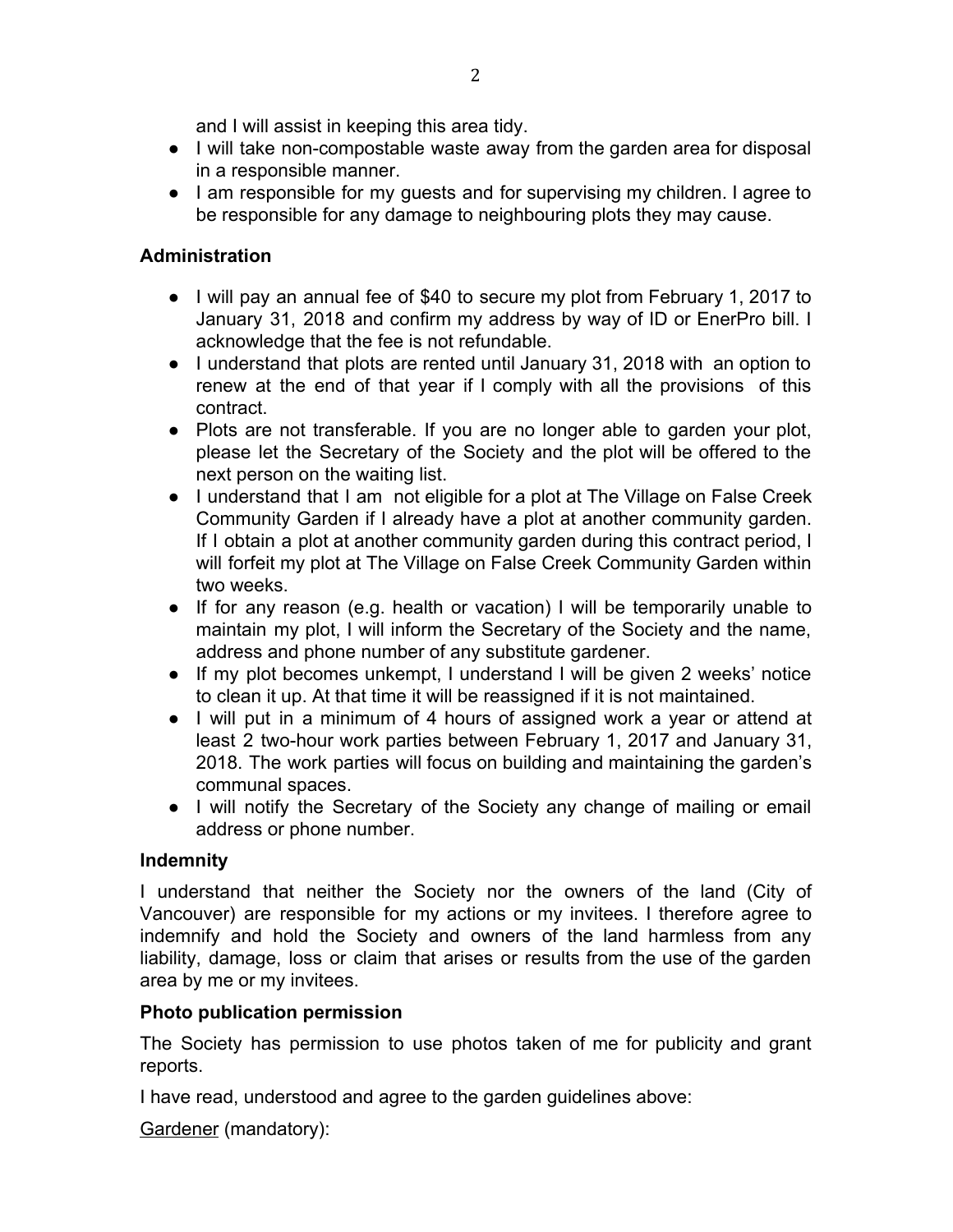| Name:                                                                                                    | Signature: | Date:  |
|----------------------------------------------------------------------------------------------------------|------------|--------|
| Email                                                                                                    |            | Phone: |
| Address:                                                                                                 |            |        |
| <b>Gardening Partner (optional):</b>                                                                     |            |        |
| Name:                                                                                                    | Signature: | Date:  |
| Email                                                                                                    |            | Phone: |
| Address:                                                                                                 |            |        |
| <b>Team Selection (mandatory):</b>                                                                       |            |        |
| (Select one or more from: Beautification Team, Living Fence Team, Building<br>Team, Compost Team, Board) |            |        |

Previous Community Gardening Experience (optional):